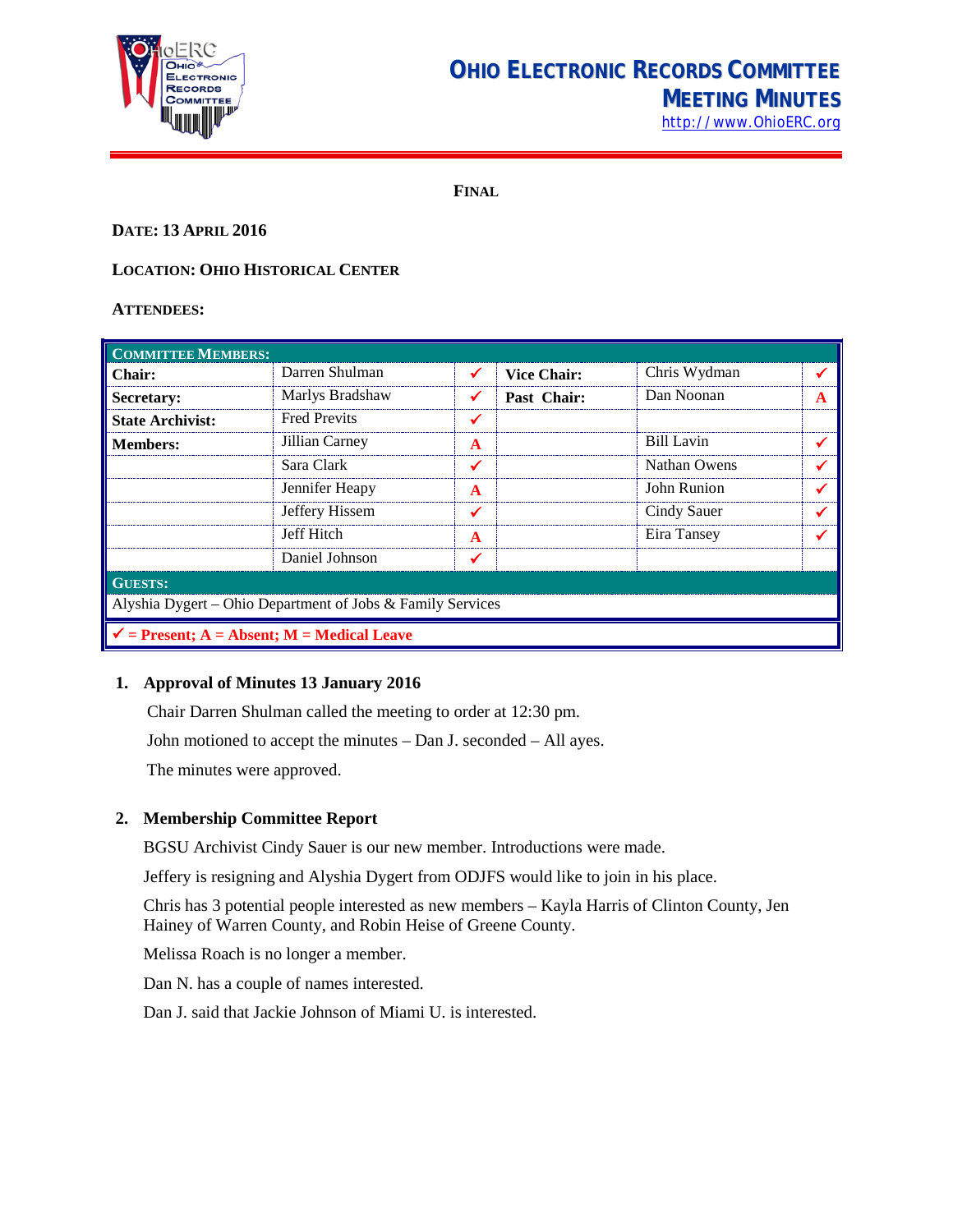

#### **3. Discussion/Finalization of Scanning Tool**

Nate will present the scanning tool at the 2016 NAGARA Conference in July.

Changes were suggested.

Nate will make changes and send out for final comments. We will vote on and put on website.

# **4. 2017 Program Discussion**

OHRAB Grant application is due in June. Meals or travel expenses?

Cuyahoga County can host with tour of scanning facilities at the end.

Chris – suggested general to specific - introduction, scanning feasibility tool, what is involved pre  $\&$ post, how do you use it afterwards.

John suggested deletion schedule and how to do it. Dan J. – multiple scenarios on how to do it. Dan N. – when not to scan.

Darren – scanning, tour, breakouts, cost of storage, format management. To Scan or Not to Scan.

Darren would like to get 50-100 people. Dan N. said that food and tour would help bring people in.

#### **5. Website update**

Our website was hacked. Security has been improved and passwords need to be reset.

#### **6. Consolidation of Guidelines**

Re-ignition on Google Docs.

- *6.1.*Reformat for website. Main Intro. Website becomes the manual.
- *6.2.*New leader for project Cindy will give it a shot will remove redundancies, read and recommend edits – we will give her assistance at next meeting. Eira gave Cindy access.

# **7. Data Security/ Encryption**

Darren and Chris will conference call.

Dan N. – records management complements information security.

John suggested an information governance tip sheet.

Eira will send info about security documents to group.

#### **8. Presentation to CARMA**

Dan N. showed checklist, how to talk to higher ups, getting records management a seat at the table.